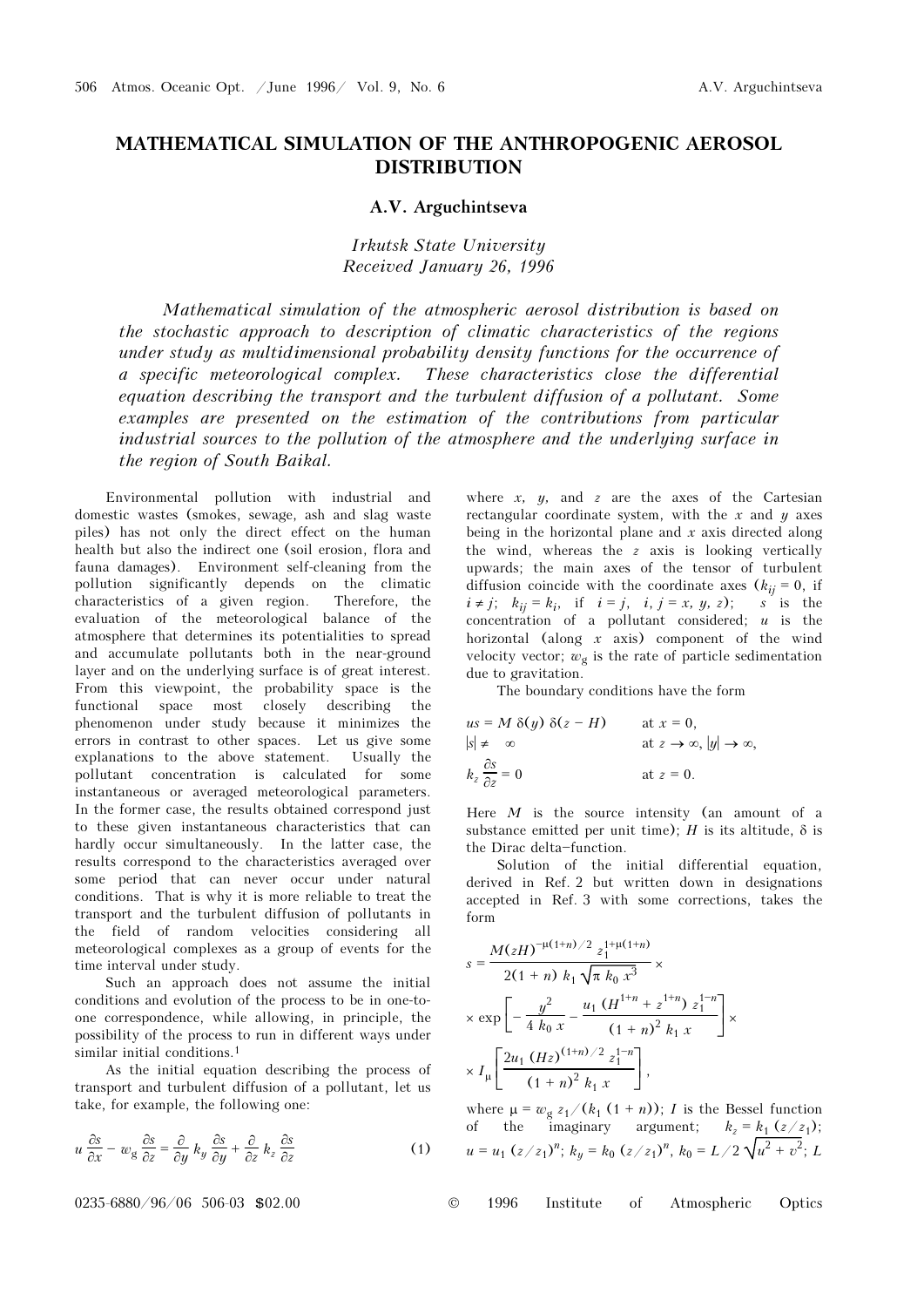is the scale of a computation step;  $v$  is the wind velocity component along the  $y$  axis;  $n$  is the dimensionless parameter for interpolation of the vertical profile of wind velocity;  $k_1$  and  $u_1$  are the coefficient of the turbulent diffusion and wind velocity at the altitude  $z_1 = 1$  m.

The flow  $(F)$  of a suspended matter onto the underlying surface with regard for boundary conditions is expressed as

 $F = w_g s$ .

The problem solution assumes the use of data of meteorological observations on a stationary network, which form the basis for construction of the climatic probability density functions for the occurrence of meteorological complexes. Such an approach excludes many drawbacks of analytical solution arising due to simplification of the initial differential equations.

Since the analytical solution presented is valid for the differential equation (1) in which the abscissa is directed along the wind, we have to use the rotating coordinate system when calculating the pollution at every point of the space in order to fully describe wind statistical structure for the time interval considered. As to the problem of estimation of heavy particles accumulation on the underlying surface, in this case we have to use, as a rule, empirical distribution laws. When the ecological situation should be evaluated from the viewpoint of the probability of maximum permissible concentrations to be exceeded, the problem of describing the statistical structure can be reduced to the statistical distribution laws chosen to fit the real distribution with a minimum error. In this case, computations take much less time.

It should be noted that the idea of this method can also be applied to other types of analytical solutions.

To illustrate this, let us present the results of some computer experiments.

Experiment No. 1. The aim of the experiment was to estimate the contribution from anthropogenic sources of Angarsk and Irkutsk into the pollution of South Baikal. As a pollutant we consider dust (the total amount of dust emissions in Angarsk is approximately four times as large as that in Irkutsk) with regard for the percentage of its fractions. Then for each fraction of the rate of sedimentation due to gravitation was computed.4 The data on meteorological regime from the six stationary stations for a ten-year period of observations allowed us to construct the empirical probability density function for the wind velocity vector as the stable climatic characteristic. The computational results are shown in Fig. 1. It should be noted that the computations were made separately for Irkutsk and Angarsk and then summarized in one figure to demonstrate the contribution from each industrial complex to the underlying surface pollution. As is seen, in spite of the fact that Angarsk pollution sources are farther from Baikal, their contribution to the total

pollution of South Baikal water is no less than that from Irkutsk.



FIG. 1 Dust amount annually falling onto the underlying surface from the sources of Angarsk (1) and Irkutsk  $(2)$ , in mg/m<sup>2</sup>.

Experiment No. 2. The computations were made for the total amount of dust, emitted from the sources of Baikal'sk, felt out onto the underlying surface during the year (Fig. 2). The relief was mapped with the  $1 - km$  step up to  $44$  km to the east,  $9$  km to the west, and 15 km to the south from the Baikal'sk pulp and paper mill. The computational results were then compared with the data of snow surveys, from which the suspended matter accumulation was found for the period of steady-state snow cover over the region of South Baikal,<sup>5</sup> and have shown their good agreement.



FIG. 2. Dust amount felt out annually onto the underlying surface from the Baikal'sk pulp and paper mill (BPPM). Isolines correspond to the following amounts: 100 (1), 500 (2), 1000 mg/m<sup>2</sup> (3), and further with the step of 1000 mg/m<sup>2</sup>. Solid line is for the Baikal shore line. The local maximum equal to 37000 mg/m<sup>2</sup> is marked by  $\hat{\diamond}$ .